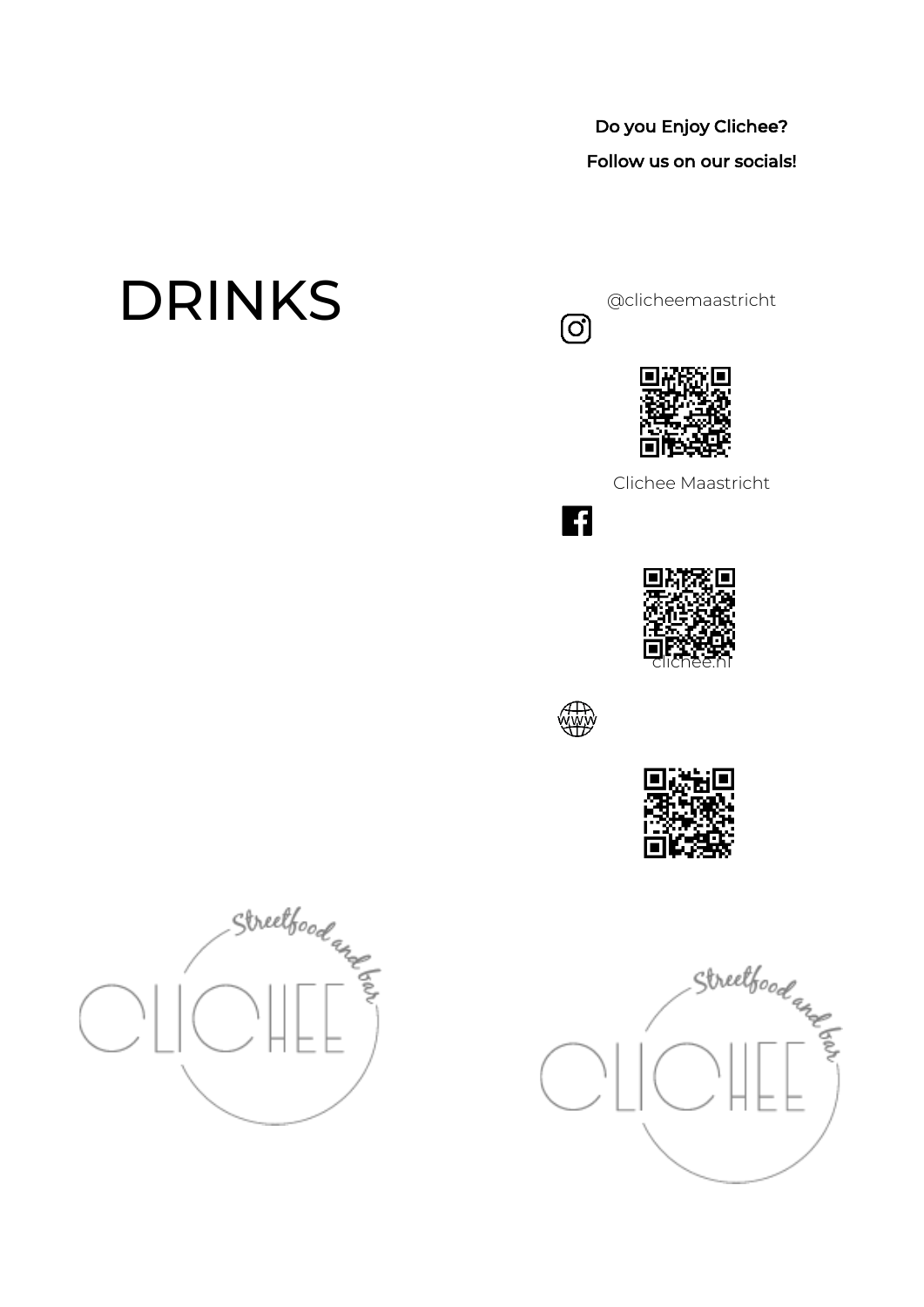## SODA'S

Homemade IceTea Lemon , Sparkling/Flat Mango, Sparkling/Flat *4.0*

Naturfrisk Orangeade Naturfrisk Lemonade Naturfrisk Bitterlemon Naturfrisk Ginger Ale *4.0*

Prop's Kombucha Ginger, Lemon Bergamot, Cardamom, Pink Pepper *4.8*

> Pepsi Cola Pepsi Max *2.9*

Purezza Water Flat / Sparkling *35 cl – 75 cl 2.7 – 5.5*

# HOT DRINKS

Koffie *2.8* Decafé *2.8* Americano *3.2* Cappuccino *3.4* Decappuchino *3.4* Koffie verkeerd *3.4* Latte Macchiato *3.4* Espresso *2.8* Espresso Macchiato *3.0* Double Espresso *3.7* Flat White *4.0* Blanche Dael Tea *2.8* Fresh Mint Tea *3.8* Fresh Ginger Tea *3.8*

Soy Milk – Oat Milk *+0.8*

Syrups *Salted Caramel – Hazelnut – Vanilla – Amaretto +0.8*

### With Your Coffee

#### Layer-cake (V)

Indonesian Layer-Cake with Mango-Chutney Indonesische Spekkoek met Mango-Chutney 8.5

#### Japanese Fluffy Cheesecake (V)

With Miso Caramel Met Mis Karamel

#### 8.5

JUICES & SMOOTHIES

Big Tom Tomato Juice *4* Apple Juice *3.5* Fresh Orange Juice *4*

Hawaiian Smoothie Mango, Banana *5.5*

Berry Bomb Smoothie Strawberry, Raspberry *5.5*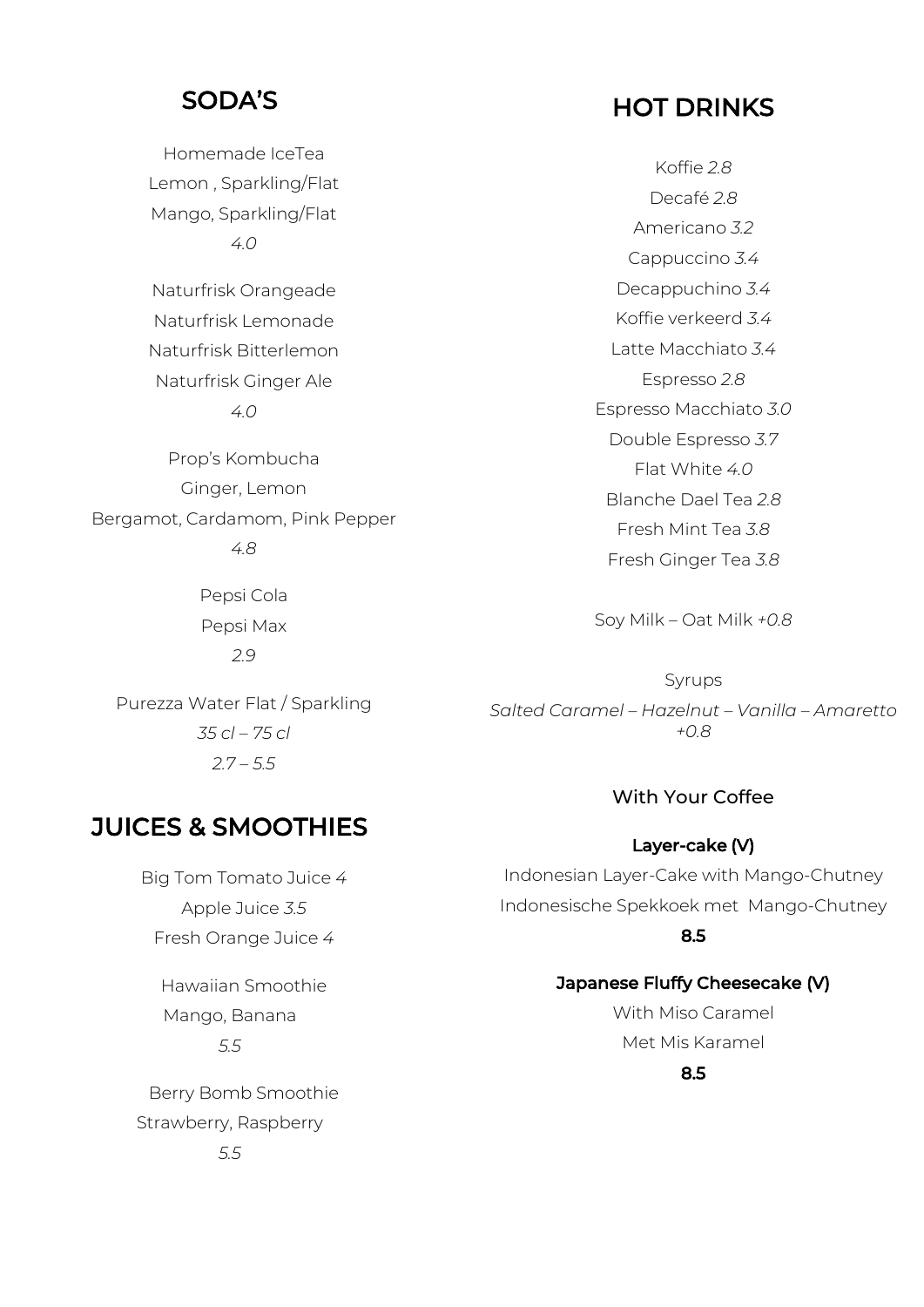# BUBBLES WITH A TOUCH OF **CLICHEE**

#### Cava

Le Couchon Spumante Brut Glass - Bottle *7.0 – 35.0*

#### Clichee Mimosa

Fresh Orange Juice, Prosecco *7*

> Clichee Bubbles Passion fruit, Prosecco *7*

#### Aperol Spritz

Aperol, Grapefruit Hard Seltzer *7.5*

Limoncello Spritz Limoncello, Guave Hard Seltzer *8*

Amaretto Spritz Amaretto, Cherry Hard Seltzer *8*

Silver Ocean Hard Seltzer Guave Grapefruit

Cherry 7

# GIN TONICS

All our Gins contain an unique story Our staff is happy to tell you more about this ...

#### Pieke BroodGin

Cucumber Fentimans Indian Tonic *12.5*

Gineration Gin Orange & Basil Fentimans Orange Tonic *12.5*

V2C Classic Dry Gin Ginger, Lemon & Juniper Berry Fentimans Indian Tonic *12.5*

> JKR Gin Lemon & Flowers Fentimans Indian Tonic *12.5*

> JKR Blush Gin Raspberry & Flowers Fentimans Indian Tonic

> > *12.5*

Bombay Bramble Raspberry & Blueberry Fentimans Indian Tonic *12.5*

The Duchess (0.0%) Orange & Juniper Berry *8*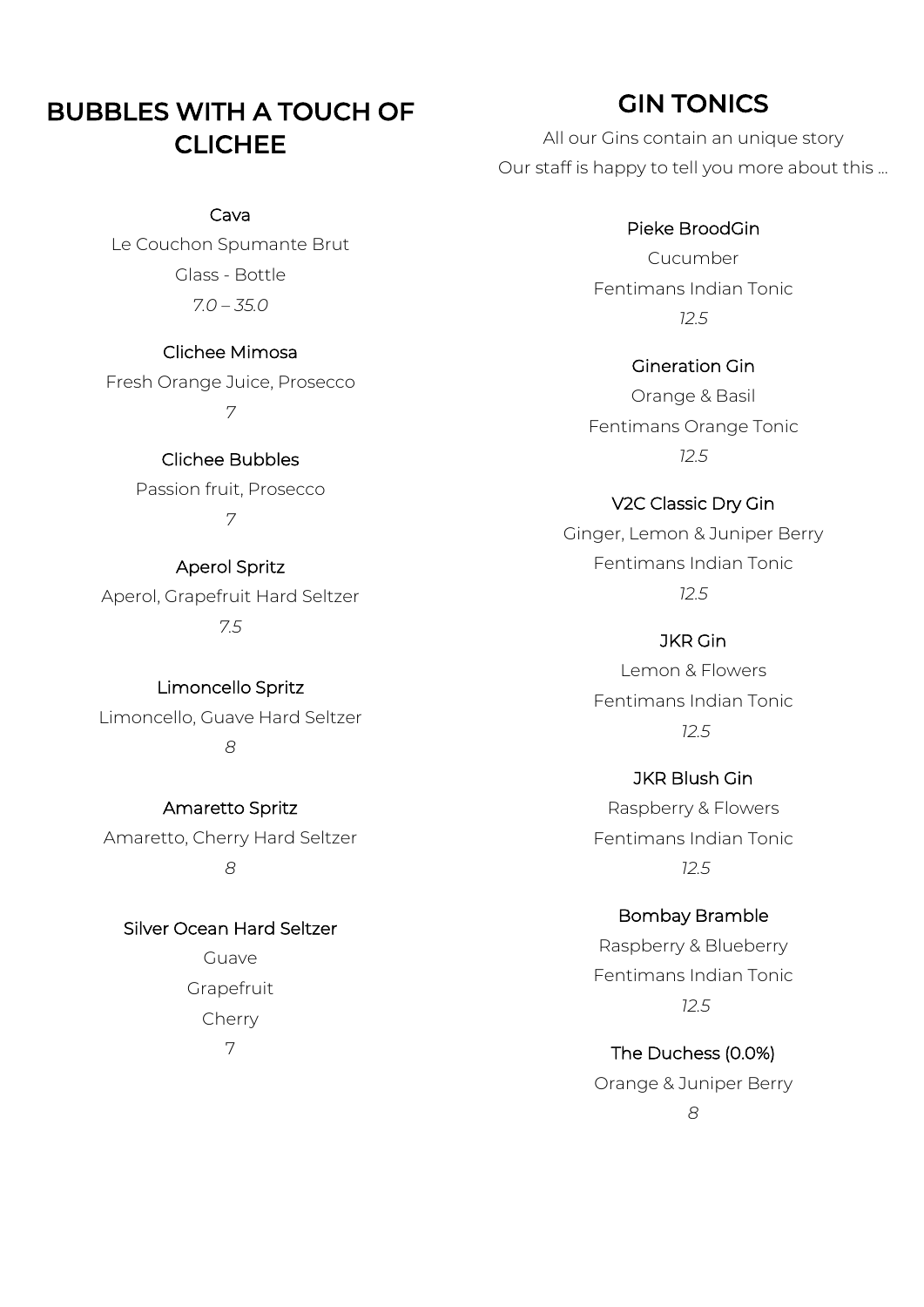## **COCKTAILS**

Pornstar Martini\*

Passionfruit, Vodka, Licor 43 Shot of Prosecco *10*

Espresso Martini Vodka, Espresso, our secret ingredient *9.2*

> Strawberry Daiqiri \* Strawberry, White Rum, Lime *9.2*

Watermelon Basil High Watermelon Liqueur, Gin, Basil

*9* 

Lychee Martini Vodka , Lychee juice, Sake, Lime *9.2*

> Amaretto Sour \* Disaronno & Lemon *9*

For Yuzu Sake \* Sake, Cava, Yuzu *9* 

Singapore Sling Cherry Brandy, Triple Sec, Damrak Gin, Dom Benedicte, Pineapple Juice *10*

Kombucha Mule \* Vodka, Ginger and Lemon Kombucha, Ginger Beer *9.2*

Raspberry Mule \* Bols Raspberry, Tequila, Lime, Ginger Beer *9.2*

> Margarita Azul Tequila, Blue Curacao, Lime *9.2*

Classic Mojito \* White rum, Sugar, Mint, Lime, Sparkling Water *9.2*

Bloody Mary **\*** Vodka, Tomato Juice, Lime, Spices *9.2*

Mestreech and Stormy Spiced Rum, Lime, Ginger Beer *9*

 $\star$  = non-alcoholic possible (2.5 $\in$  less)

⋆ = non-alcoholic possible (2.5€ less)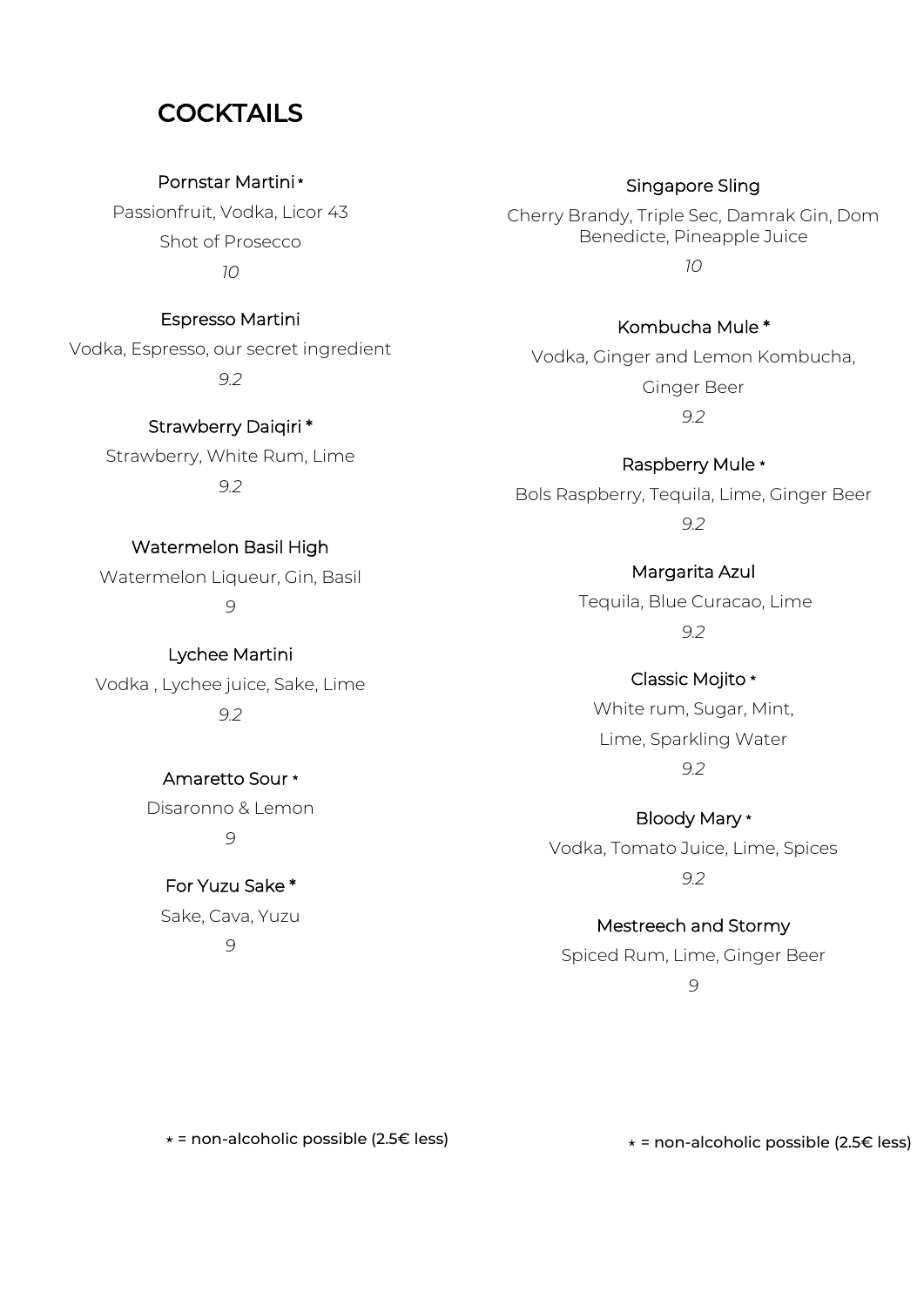## WHITE WINE

**Realce** 

Manchuela, Spain Macabeao, Sauvignon Blanc

> Fresh, Juicy Glass - Bottle *5 - 23*

#### Custoza

Veneto, Italy Friulano, Garganega, Cortese, Chardonnay en Trebbiano

> White Fruit, Dry Glass - Bottle *6 - 28*

#### Maurel

Languedoc-Roussillon, France **Chardonnay** Lactic, Wood-Tones, Mouth-Filling Glass - Bottle *6 – 28*

## ROSE WINE

L'Etoile de Mer Languedoc-Roussillon, France Grenache, Cinsault White Berries, Red Fruit Glass - Bottle *5.5 – 25*

## RED WINE

**Realce** Manchuela, Spain **Tempranillo** Fruity, Light Glass - Bottle *5 - 23*

Pinhal da Torre Tejo, Portugal Tinta Roriz, Baga, Syrah, Ramisco. Ripe Fruit, Balanced Glass - Bottle *6 - 28*